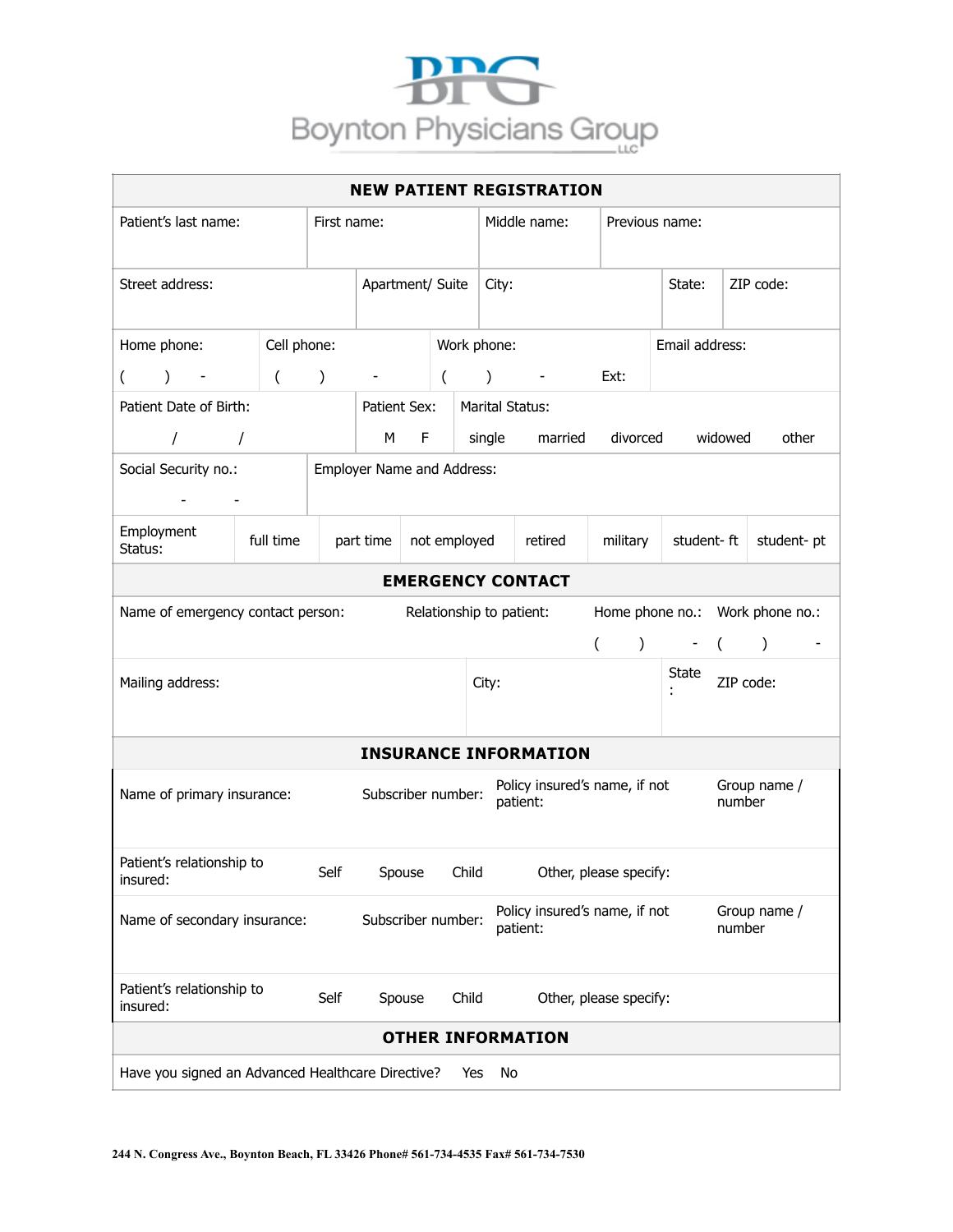

| Your preferred pharmacy:                                                                                                      | Pharmacy address: | Pharmacy<br>telephone: |  |  |  |
|-------------------------------------------------------------------------------------------------------------------------------|-------------------|------------------------|--|--|--|
|                                                                                                                               |                   |                        |  |  |  |
| May we leave appointment, test and medication info with family/household members and on your home voice<br>mail? Yes<br>No    |                   |                        |  |  |  |
| May we send you information regarding Boynton Physicians events, health news updates and insurer/HMO<br>announcements? Yes No |                   |                        |  |  |  |
| If you answered "Yes" to the question above, where should we send these? home address<br>email address<br>both                |                   |                        |  |  |  |
| How did you hear about our office, or who referred you to us?                                                                 |                   |                        |  |  |  |
|                                                                                                                               |                   |                        |  |  |  |

\_\_\_\_\_\_\_\_\_\_\_\_\_\_\_\_\_\_\_\_\_\_\_\_\_\_\_\_\_\_\_\_\_\_\_\_\_\_\_\_\_\_\_\_\_\_\_ \_\_\_\_\_\_\_\_\_\_\_\_\_\_\_\_\_\_\_\_\_\_\_\_

Signature of Patient or Patient's guardian/representative Date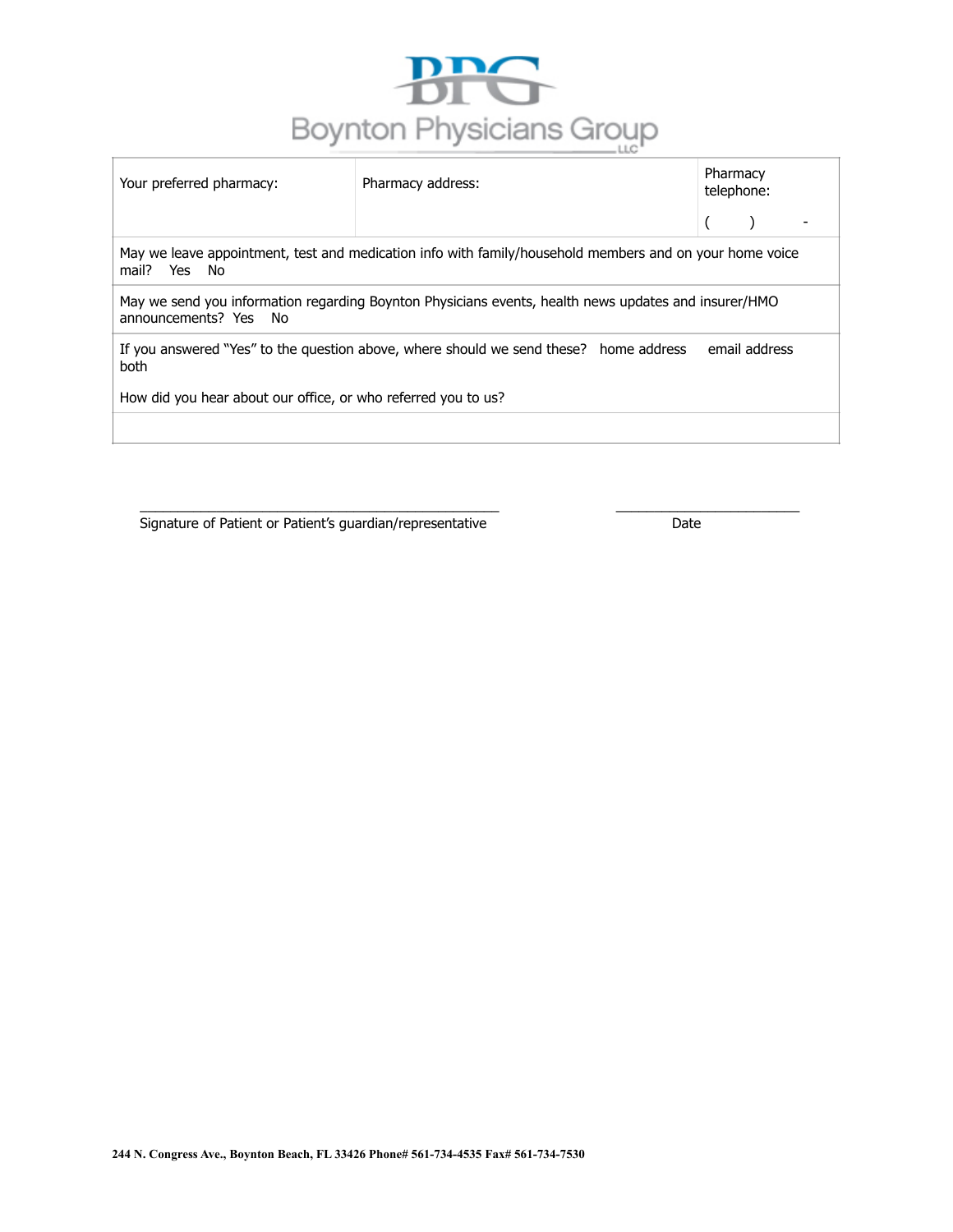

# **CONSENT FOR TREATMENT**

I, hereby authorize **Boynton Physicians Group,** the attending physician, or the physician designated by him and other center employees; to examine and treat me. I also authorize such treatment and procedures, as deemed necessary by the physician, including but not limited to, the taking of x-rays, medications, blood samples, urines samples and other therapies as deemed necessary. I am aware that the practice of medicine is not an exact science and I acknowledge that no guarantee or assurance has been made or implied to me as to the results that may be obtained by examination and treatment.

I hereby certify that I understand the above authorization.

PATIENT SIGNATURE

 $\overline{\phantom{a}}$  , where  $\overline{\phantom{a}}$  , where  $\overline{\phantom{a}}$  , where  $\overline{\phantom{a}}$ 

 $\overline{\phantom{a}}$  , where  $\overline{\phantom{a}}$  , where  $\overline{\phantom{a}}$  , where  $\overline{\phantom{a}}$ 

PATIENT OR PERSON AUTHORIZED CONSENT

RELATIONSHIP TO PATIENT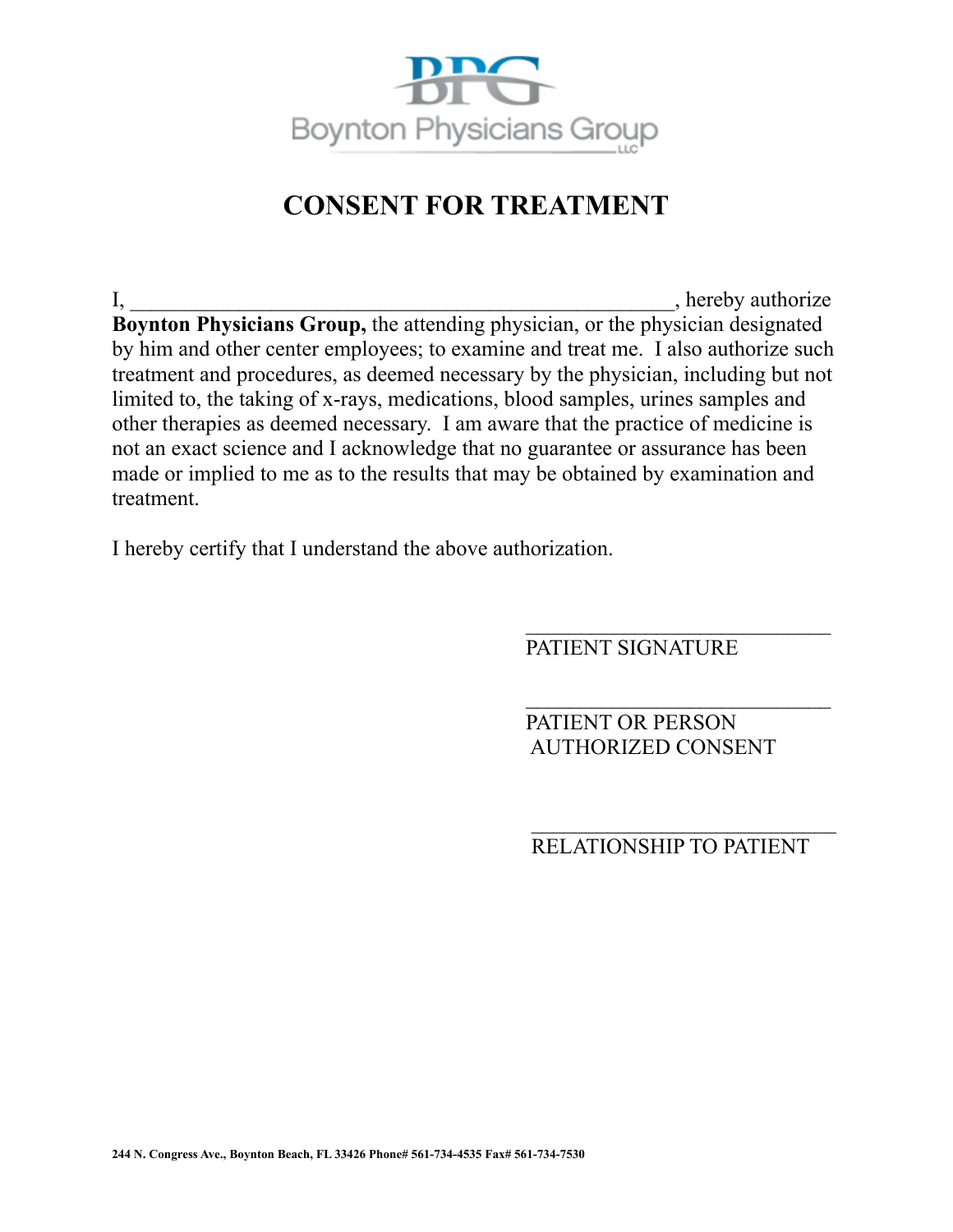

#### **FINANCIAL POLICY, ASSIGNMENT INFORMATION, AND RELEASE OF INFORMATION**

I authorize release of any information acquired in the course of treatment necessary to complete and file medical claims to my insurance company or Medicare on my behalf. I hereby acknowledge financial responsibility for costs of services rendered for me or for the person whose account I am acting as guardian or representative. I authorize (assign) any insurance or Medicare benefits to be paid directly to Boynton Physicians Group or its assignees. I agree that I am responsible for any non-covered services, supplies, co-payments or deductibles. I am responsible for knowing how my insurance plan works, and have requested medical services for this office. This acceptance and assignment will be in force for all future services by practitioners from this office.

I understand that diagnosis or treatment of me by Boynton Physicians Group may be conditioned upon my consent as evidenced by my signature on this document.

I agree to provide 24 hours advance notice should I need to cancel or reschedule an appointment. I understand and agree that a \$25 fee will be charged for any broken appointment for which I do not provide 24 hours advance notice.

### **ACKNOWLEDGEMENT OF NOTICE OF PRIVACY PRACTICES**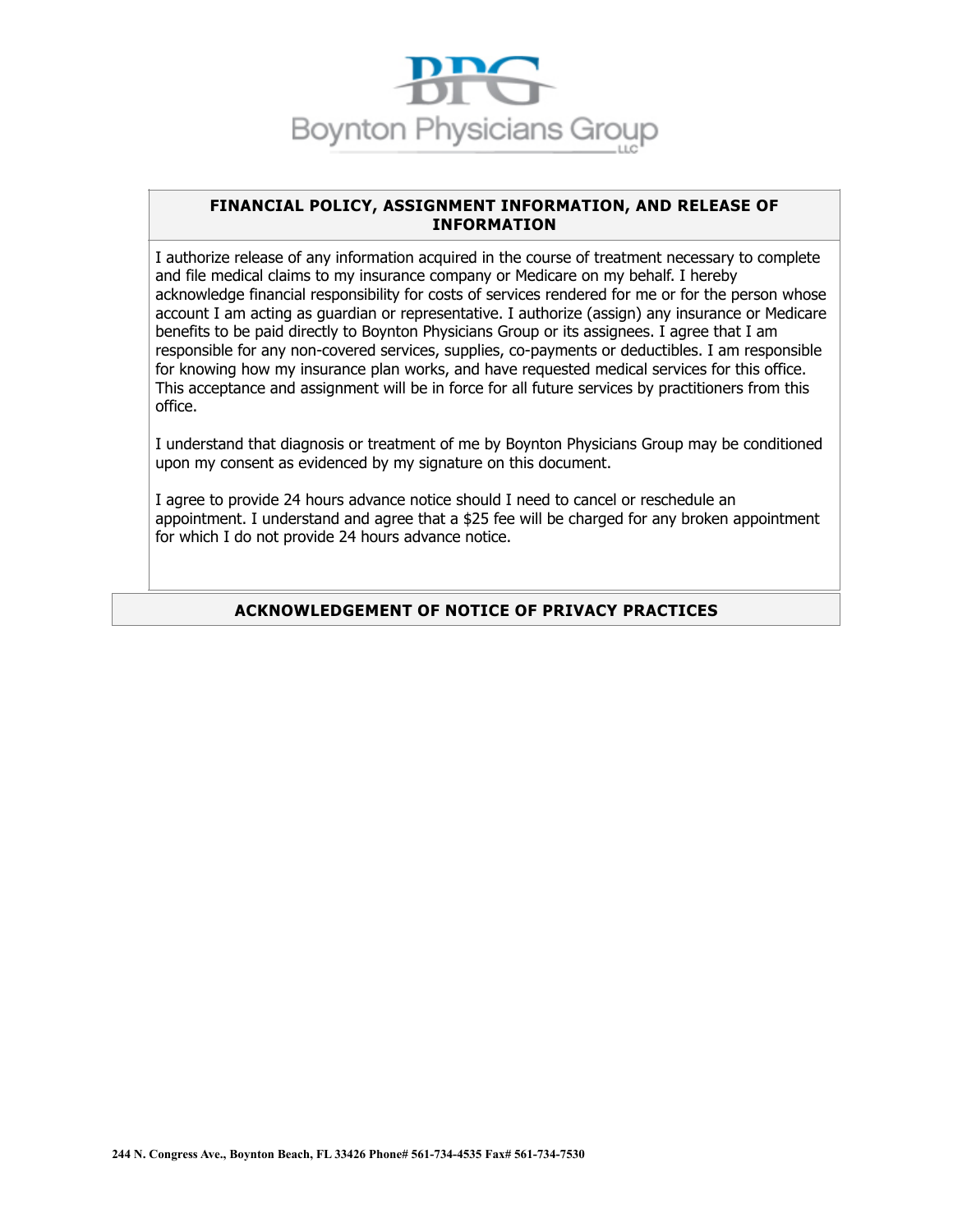

I understand that as part of my health care, Boynton Physicians Group originates and maintains paper and/or electronic records describing my health history, symptoms, examination, and test results, diagnoses, treatment, and any plans for future care or treatment. I understand that this information serves as:

- A basis for planning my care and treatment,
- A means of communication among the many health professionals who contribute to my care,
- A source of information for applying my diagnosis and surgical information to my bill,
- A means by which a third-party payer can verify that services billed were actually provided, and
- A tool for routine healthcare operations such as assessing quality.

I understand that Boynton Physicians Group maintains a Notice of Privacy Practices that provides a more complete description of protected health information uses and disclosures. The most recent version of this Notice is available from the receptionist. I understand that Boynton Physicians Group reserves the right to change this notice and its practices as needed and will make a reasonable attempt to inform me of any changes. I understand that I can request an additional written copy of this Notice at any time.

I understand that I have the following rights and privileges:

- The right to review the notice prior to signing this consent, and
- The right to request restrictions as to how my health information may be used or disclosed.<br>• The right to revoke my consent to use or disclosure of my protected health information by r
- The right to revoke my consent to use or disclosure of my protected health information by notifying Boynton Physicians Group, in writing, of such revocation.

I have had an opportunity to receive and review the Notice of Privacy Practices of Boynton Physicians Group.

Signature of Patient or Patient's guardian/representative Date

# **Medical Information Release Form**

\_\_\_\_\_\_\_\_\_\_\_\_\_\_\_\_\_\_\_\_\_\_\_\_\_\_\_\_\_\_\_\_\_\_\_\_\_\_\_\_\_\_\_\_\_\_ \_\_\_\_\_\_\_\_\_\_\_\_\_\_\_\_

| Name:          |  |  |  |  |
|----------------|--|--|--|--|
| Date of Birth: |  |  |  |  |

# **Release of Information**

[ ] I authorize the release of information including the diagnosis, records; examination rendered to me and claims information. This information may be released to: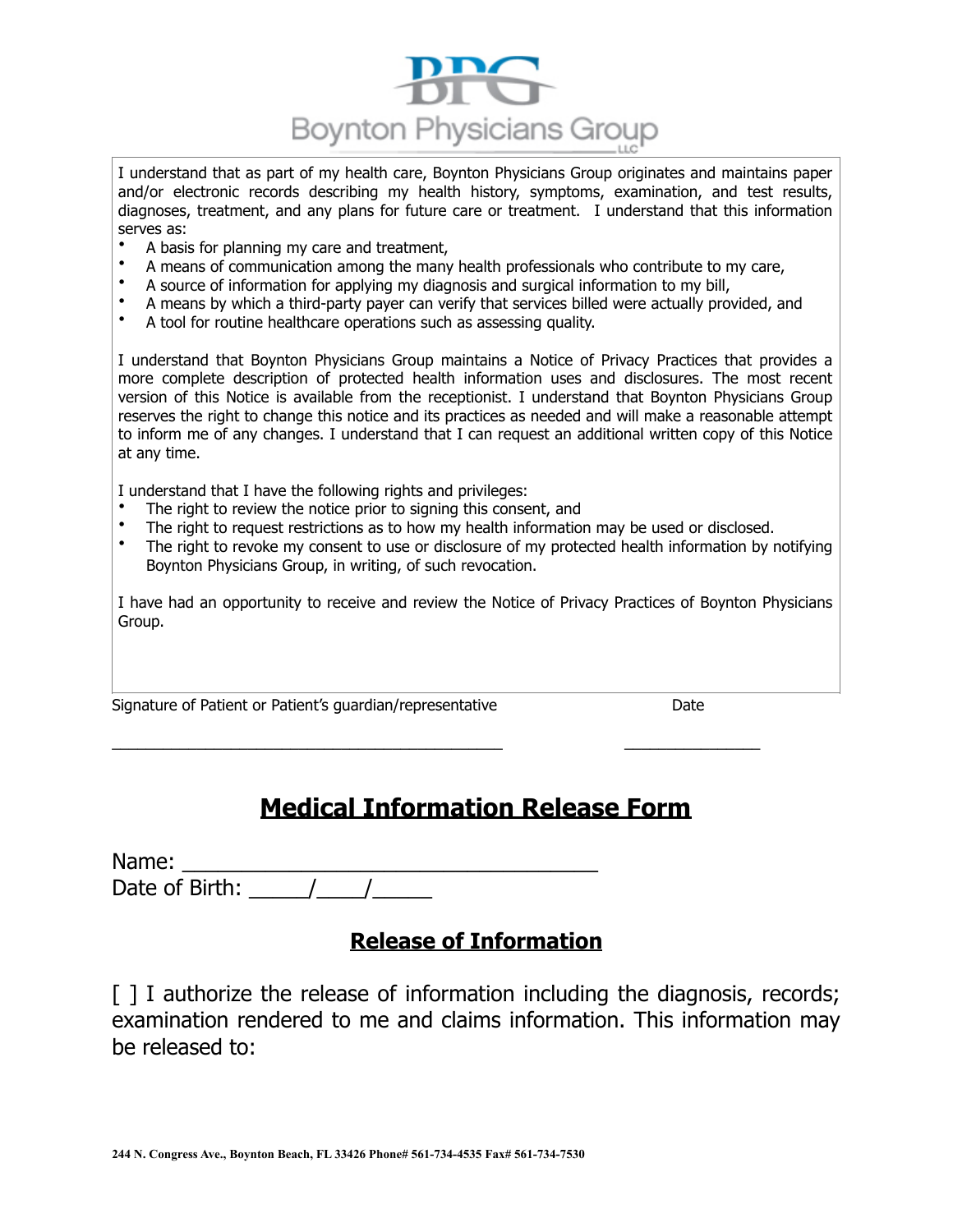

| Spouse <sub>.</sub> |                            |  |
|---------------------|----------------------------|--|
| Child(ren)          | __________________________ |  |
| Other               |                            |  |

[] Information is not to be released to anyone.

This **Release of Information** will remain in effect until terminated by me in writing.

**Messages**  Please call  $\lceil \cdot \rceil$  my home  $\lceil \cdot \rceil$  my work  $\lceil \cdot \rceil$  my cell number: If unable to reach me: [ ] you may leave a detailed message [ ] please leave a message asking me to return your call  $\left[\!\!\left[ \begin{array}{cc} 1 & \rule{2.2cm}{0.4cm} & \rule{2.2cm}{0.4cm} & \rule{2.2cm}{0.4cm} & \rule{2.2cm}{0.4cm} & \rule{2.2cm}{0.4cm} & \rule{2.2cm}{0.4cm} & \rule{2.2cm}{0.4cm} & \rule{2.2cm}{0.4cm} & \rule{2.2cm}{0.4cm} & \rule{2.2cm}{0.4cm} & \rule{2.2cm}{0.4cm} & \rule{2.2cm}{0.4cm} & \rule{2.2cm}{0.4cm} & \rule{2.2cm}{0.4cm} & \rule{2.2cm$ The best time to reach me is: (day)\_\_\_\_\_\_\_\_\_\_\_\_\_\_\_\_\_\_\_between((me)\_\_\_\_\_\_\_\_\_ Signed: \_\_\_\_\_\_\_\_\_\_\_\_\_\_\_\_\_\_\_\_\_\_\_\_\_\_\_\_\_\_\_\_\_ Date: \_\_\_\_/\_\_\_\_/\_\_\_\_\_ **Authorization to Obtain, Release or Review Protected Health Information (PHI)**  I, \_\_\_\_\_\_\_\_\_\_\_\_\_\_\_\_\_\_\_\_\_\_\_\_\_\_\_\_\_\_\_\_\_\_\_\_\_\_\_\_\_\_\_\_\_\_\_\_\_\_\_\_\_\_\_\_\_\_\_\_\_\_\_\_ (Print Name) (DOB) hereby authorize Boynton Physicians Group, LLC. Please check one: to obtain from Dr. \_\_\_\_\_\_\_\_\_\_\_\_\_ to release to Dr.

**244 N. Congress Ave., Boynton Beach, FL 33426 Phone# 561-734-4535 Fax# 561-734-7530** 

to release to me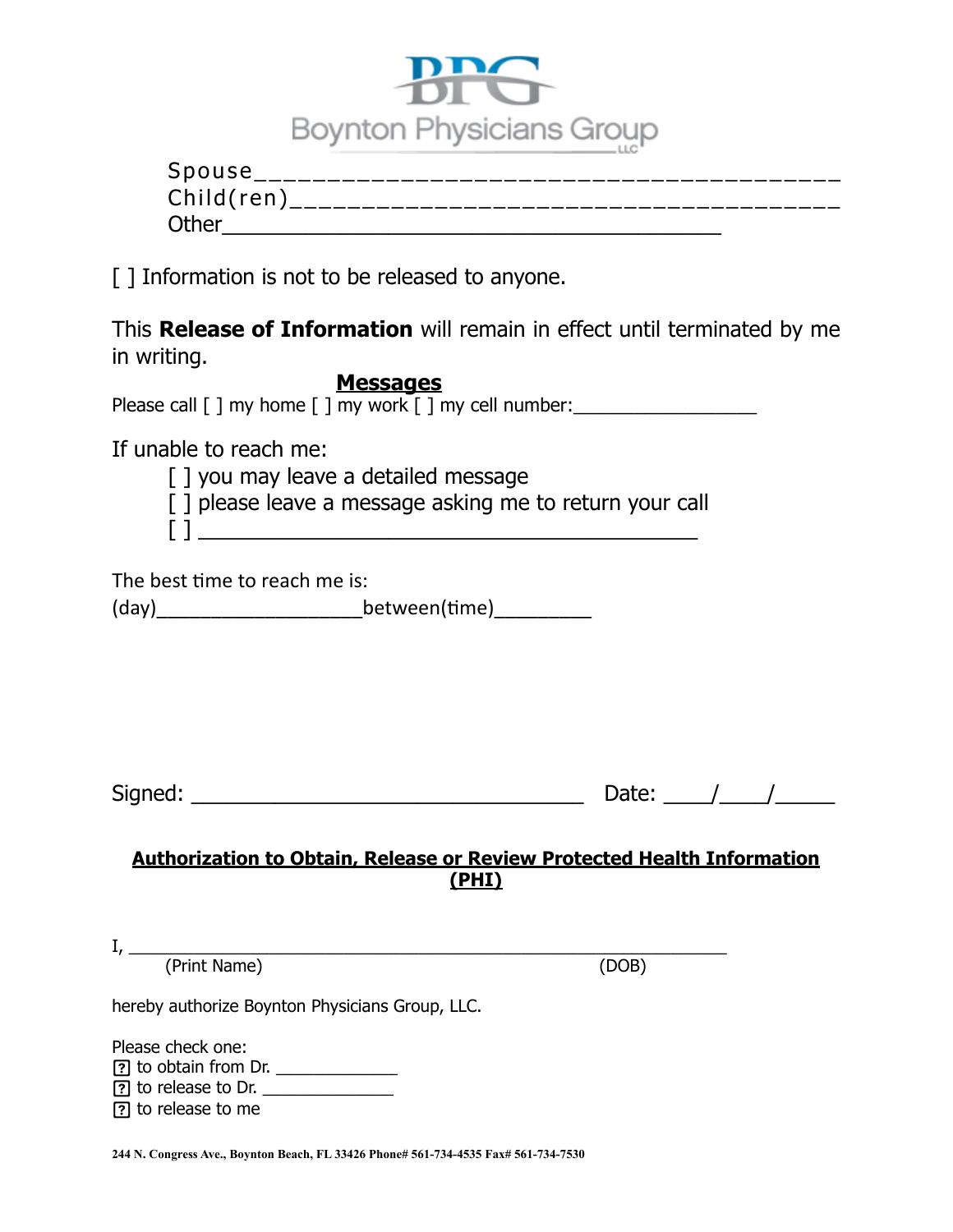

 All medical information and reports Prenatal medical records Physical examination reports Laboratory reports ? Immunizations Radiology reports and images Sexually transmitted disease reports Psychiatric/Psychological reports HIV/AIDS test results [?] Other (please specify)

Please specify anything that you do NOT want to be released:

\_\_\_\_\_\_\_\_\_\_\_\_\_\_\_\_\_\_\_\_\_\_\_\_\_\_\_\_\_\_\_\_\_\_\_\_\_\_\_\_\_\_\_\_\_\_\_\_\_\_\_\_\_\_\_\_

I understand that this authorization extends to all or any part of the records designated above, which may include psychiatric information, and/or genetic counseling/testing, and/or alcohol/ drug abuse and/or HIV/AIDS test results. I expressly consent to the release of information as designated above. I understand this authorization will remain in effect for one year unless otherwise specified.

I understand that this authorization is revocable upon written notice to the office where the original authorization is retained. I understand that my protected health information that is used or disclosed under this authorization may be subject to re-disclosure by the recipient and the privacy of my protected health information may no longer be protected by law. I understand that after signing this form, there is a processing period of **7–10 business days.** 

Signature of Patient or Patient's guardian/representative Date

# **PATIENT RESPONSIBILITY AGREEMENT FOR CONTROLLED SUBSTANCE PRESCRIPTIONS**

 $\_$  , and the set of the set of the set of the set of the set of the set of the set of the set of the set of the set of the set of the set of the set of the set of the set of the set of the set of the set of the set of th

Controlled substances medications (i.e. narcotics, tranquilizers, benzodiazepines, and barbiturates) are very useful for controlling both acute and chronic pain but have a high potential for misuse and are, therefore, closely controlled by local, state, and federal governments. They are intended to relieve pain, thus improving quality of life, function and/or ability to work. Because my physician is prescribing controlled substance medications to help manage my pain, I agree to the following conditions.

### **TREATMENT GOALS**

I understand that the main treatment goal is to reduce the pain to a bearable level and improve the quality of my life. This includes the ability to function and/or work. I understand that in many cases the pain may not be completely eliminated. In consideration of this goal, and because of the fact that I am being given a potent medication to help me reach my goal, I agree to help myself by following better health habits. These include increase in activity and exercise, weight control, and avoidance of tobacco and alcohol. I must also comply with the treatment plan as prescribed by my physician. I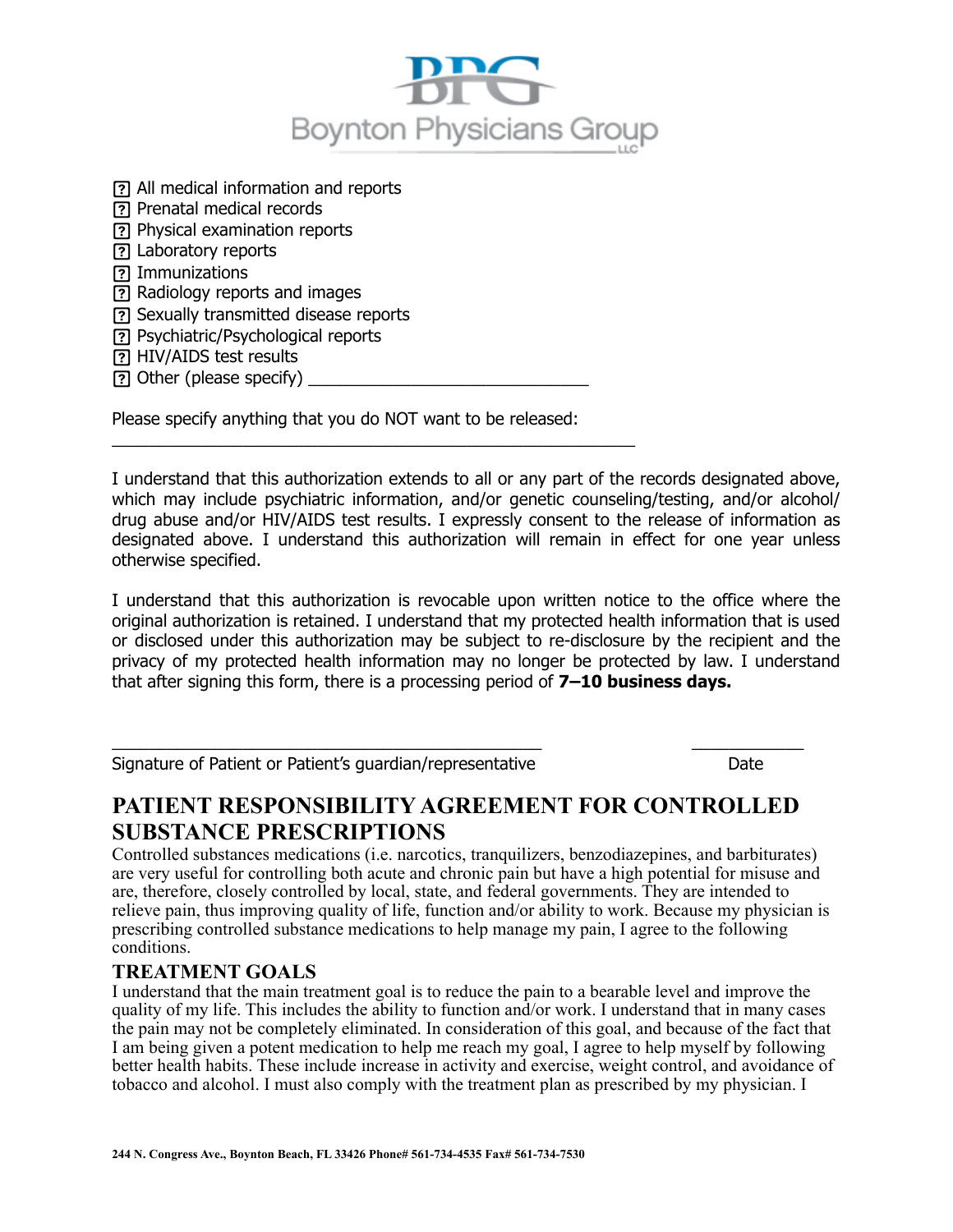

understand that a successful outcome to my treatment will only be achieved by following a healthy lifestyle.

### **PATIENTS' RESPONSIBILITY**

¨ I am responsible for the controlled substance medications prescribed to me. If my prescription is lost, misplaced, or stolen, or if I "run out early," I understand that it **will not be replaced**.

¨ I give permission for my physician to discuss all my diagnostic and treatment details with other physicians providing my medical care and with my pharmacists for purposes of maintaining accountability. This includes a copy of this contract.

¨ I will use **only one pharmacy** for all my prescription refills. I will register the name and phone number of this pharmacy with my physician.

¨ I know that telephone refills are **not allowed**. **Calls or faxes from pharmacies to refill medications will not be authorized.** 

#### ¨ **I agree to bring the bottles of all the medications prescribed by pain management to each visit. Medications will be counted and number of refills checked**.

¨ I understand that driving a motor vehicle may not be allowed while taking controlled substance medications and that it is my responsibility to comply with the laws of the State while taking the prescribed medications.

 $\mathcal{L}_\text{max}$ Initials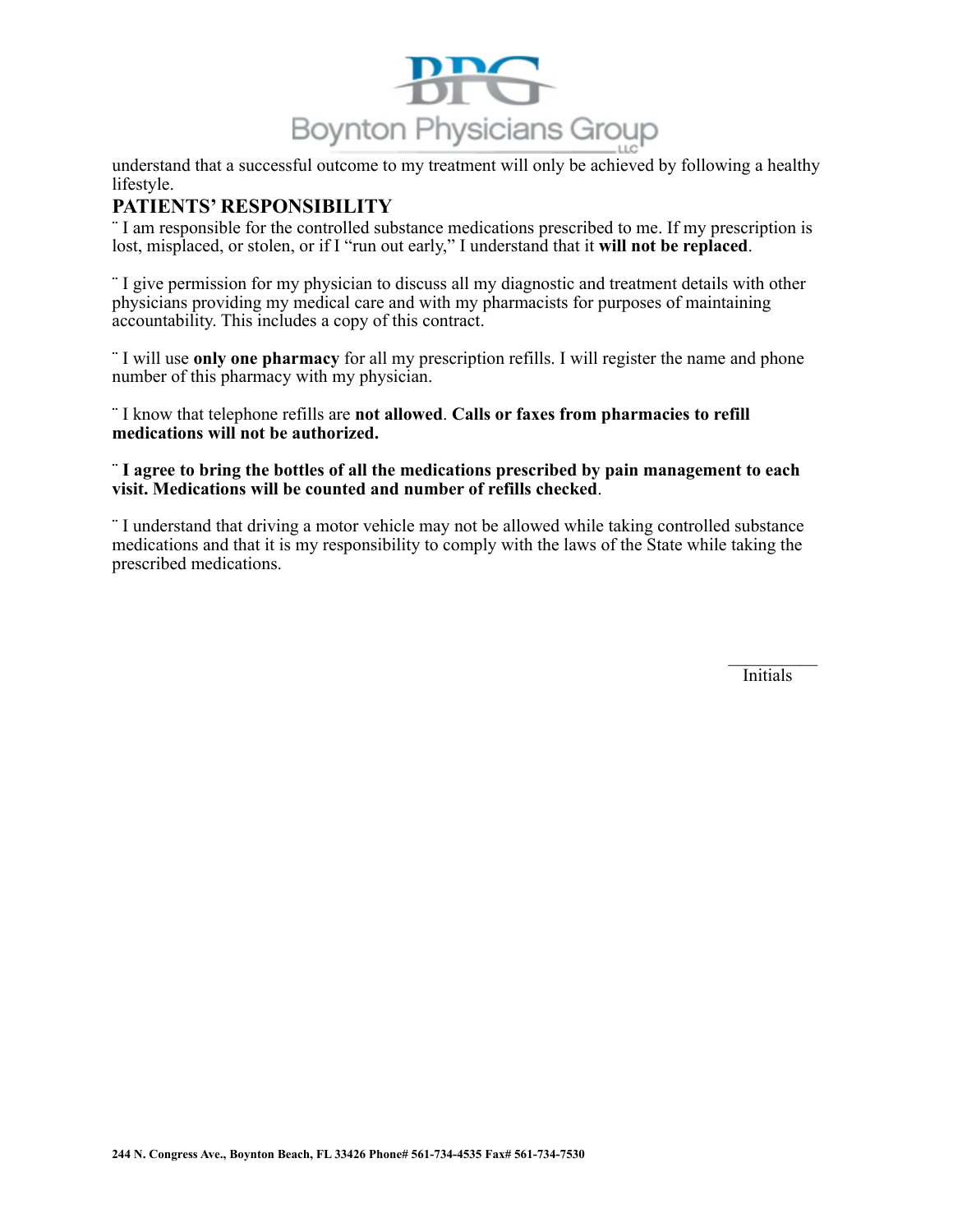

¨ At any time while I am receiving controlled substance medications, it may be deemed necessary by my doctor that I see a medication-use specialist. I understand that if I do not attend such an appointment, my medications will be discontinued or may not be refilled beyond a tapering dose to completion. I understand that if the specialist feels that I am at risk for psychological dependence (addiction); my medications may be tapered to completion.

¨ I will comply with random **PILL COUNTS**. These will be performed during regular office hours. The purpose of the PILL COUNT is to monitor medication usage. The number of pills missing from the bottle must correlate to the number of days since the prescription has been filled. A discrepancy in the number of pills missing is to be considered a breach of this contract and thus grounds for termination. Patients who fail to show for random pill counts will be immediately terminated from the practice. The pill counts will be randomly scheduled by the pain staff.

¨ I agree to undergo **random urine drug testing** at the discretion of the pain staff. The test will show the presence of my prescribed medication but will also show any illicit drugs. The presence of illicit drugs or the absence of my prescribed medications will be considered a breach of this contract and therefore grounds for dismissal. Failure to comply with the test will be considered grounds for dismissal.

¨ **I will not request or accept controlled substance medications from any other physician or individual while I am receiving such medications from pain management. I will not give, share or sell my medications to any other person.** 

¨ **I also understand that I must maintain a primary care physician while being cared for in pain management. He/She will be used to care for my other medical needs and in special cases used to write prescriptions if/when the pain management physician may be unavailable.** 

#### **REFILLS OF MEDICATIONS**

¨ **Will be made** only during regular office hours Monday through Friday, in person. This will be done either monthly, bi-monthly, tri-monthly during a scheduled office visit. Refills will not be made after hours, on weekends, or on holidays.

¨ **Will not be made** if I "run out early," or "lose a prescription," or "spill or misplace my medication," or "they are stolen." I am responsible for taking the medication in the dose prescribed and for keeping track of the amount remaining. I am also responsible for keeping the medications in a secure location as to avoid their theft.

¨ **Will not be made** as an "emergency" such as on Friday afternoon because I suddenly realize I will "run out tomorrow." I will call at least 24 hours in advance to schedule an appointment for refills.

 $\mathcal{L}_\text{max}$ Initials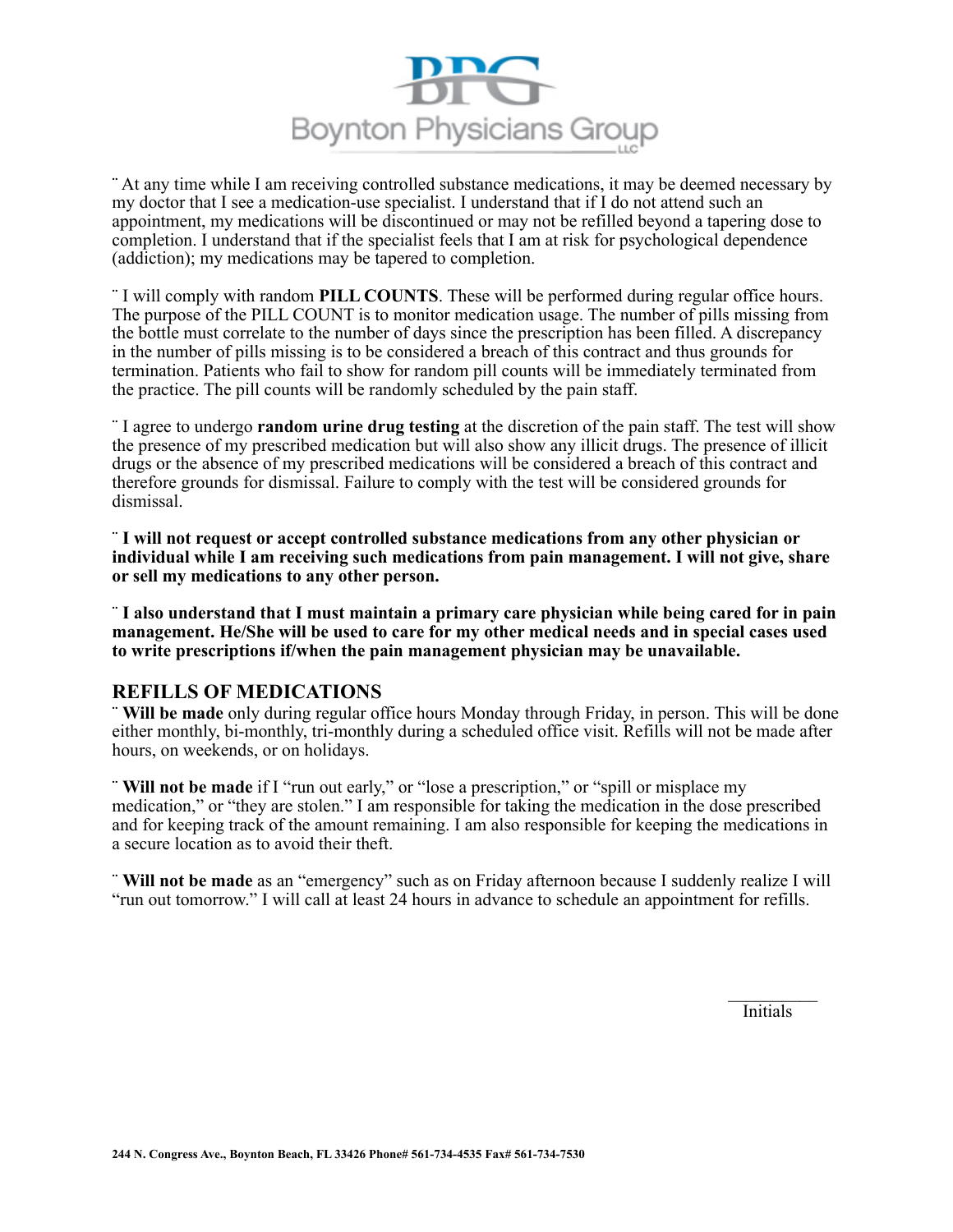

## **RISKS OF THE CHRONIC OPIOID USE**

I understand that **the long-term advantages and disadvantages of chronic opioid use have yet to be scientifically determined**. My treatment may change at any time. I understand, accept, and agree that there may be unknown risks associated with the long-term use of controlled substance, and that my physician will advise me of any advances in this field and will make treatment changes deemed appropriate.

I am aware that tolerance to analgesia means that I may require more medicine to get the same amount of pain relief. If this occurs, increasing doses may not always help and may cause unacceptable side effects. Tolerance or failure to respond to opioids may force my doctor to choose another form of treatment.

(Female patients only) I am aware that if I plan to get pregnant or believe that I have become pregnant while taking these medications, I will immediately call my obstetric doctor to inform them. I am aware that there could be some adverse effects on my baby.

I have been fully informed by Boynton Physicians Group, LLC or the staff regarding the potential for psychological dependence (addiction) of controlled substance medications. I know that some individuals may develop a tolerance to their medications, necessitating a dose increase to achieve the desired effect, and that there is a risk of becoming physically dependent on the medication. This can occur if I am on the medication even for a short period of time. Therefore, if and when I need to stop taking the medications, I must do so slowly and under the medical supervision or I may have withdrawal symptoms. I may be advised to participate in a formal out-patient/in-patient program to be tapered off the medications. My doctor is not responsible for withdrawal syndrome if the medications are used inappropriately.

#### **TERMINATION OF CARE**

I understand that if I violate any of the above conditions, my treatment with controlled substance medications will be **terminated immediately**, without a 30-day notice. If the violation involves obtaining controlled substance medications from another person, or selling them to another individual, or the concomitant use of non-prescribed illicit (illegal) drugs, the situation will be reported to all my physicians, medical facilities, and appropriated legal authorities. **I am responsible**  for any withdrawal syndrome that may occur to do my misuse of the narcotic medications and/or termination of my care.

I have read this contract and the same has been explained to me by Boynton Physicians Group, LLC. All my questions have been answered to my satisfaction. I agree to comply fully with this contract. In addition, I fully accept the consequences of violating this agreement.

| Date      | Patient                                          | DOB |
|-----------|--------------------------------------------------|-----|
| Signature |                                                  |     |
| Witness   |                                                  |     |
|           | $\Box$ Copy given to pt. $\Box$ Pt refused copy. |     |

#### **PATIENT HISTORY FORM**

| Patient's Name:         | Today's Date:  |
|-------------------------|----------------|
| Social Security Number: | Date of Birth: |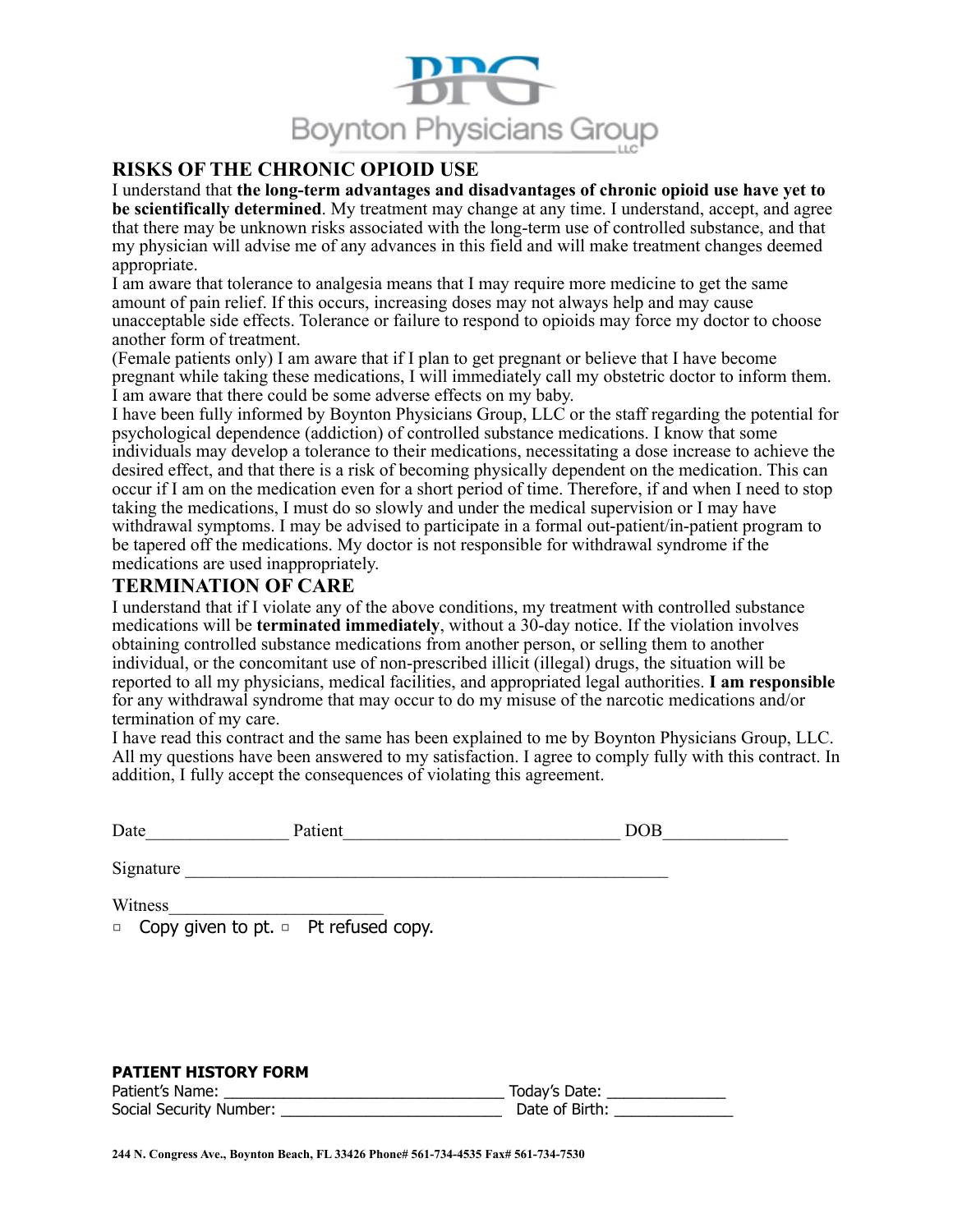

Previous Physician's name: \_\_\_\_\_\_\_\_\_\_\_\_\_\_\_\_\_\_\_\_\_\_\_\_\_\_\_\_\_\_\_\_\_\_ Date of last exam: \_\_

Which of the following conditions are **you currently being treated or have been treated** for in the past (please check)

| $\Box$ Heart disease /<br>Murmur / Angina | □High blood<br>pressure         | $\sqcap$ Low blood<br>pressure              | $\square$ Depression /<br>Anxiety  | $\Box$ Thyroid problems  |
|-------------------------------------------|---------------------------------|---------------------------------------------|------------------------------------|--------------------------|
| $\sqcap$ Shortness of<br>breath/Asthma    | $\Box$ Lung problems /<br>cough | $\Box$ Liver problems /<br><b>Hepatitis</b> | □Psychiatric care                  | $\square$ Sinus problems |
| $\square$ Eye disorder /<br>Glaucoma      | $\sqcap$ Seasonal<br>Allergies  | □Headaches /<br>Migraines                   | $\Box$ Anemia or blood<br>problems | $\sqcap$ Cancer          |
| $\neg$ Diabetes                           | □High cholesterol               | $\sqcap$ Tonsillitis                        | $\Box$ Seizures                    | $\Box$ Stroke            |
| □Kidney / Bladder<br>problems             | □Neurological<br>problems       | $\Box$ Ulcers/colitis                       | $\square$ Swollen ankles           | □Ear problems            |
| $\Box$ Heartburn(reflux)                  | $\sqcap$ Arthritis              | Other:                                      |                                    |                          |

Have you ever been tested for hepatitis A, B or C? □Yes □No Which hepatitis virus? \_\_\_\_\_\_\_\_\_\_\_\_\_\_\_\_ Have you been vaccinated for hepatitis B? □Yes □No If yes, date vaccine series completed \_\_\_\_\_\_\_\_\_\_\_ Have you been vaccinated for hepatitis A? □Yes □No If yes, date vaccine series completed \_\_\_\_\_\_\_\_\_\_ Last Tuberculosis (TB) Screening? \_\_\_\_\_\_\_\_\_\_\_\_\_\_\_\_\_\_\_\_ Result of TB screening: □Positive □Negative If positive TB screen, date of last chest x-ray: \_\_\_\_\_\_\_\_\_\_\_\_\_\_ Result of chest x-ray: □Positive □Negative Have you had a sexually transmitted disease? □Yes □No Diagnosis: \_

 $\_$  , and the set of the set of the set of the set of the set of the set of the set of the set of the set of the set of the set of the set of the set of the set of the set of the set of the set of the set of the set of th  $\_$  , and the set of the set of the set of the set of the set of the set of the set of the set of the set of the set of the set of the set of the set of the set of the set of the set of the set of the set of the set of th

Please describe any current or past medical treatment not listed above:

Have you ever been hospitalized? □Yes □No If yes, what for? \_\_\_\_\_\_\_\_\_\_\_\_\_\_\_\_\_\_\_\_

# **Please list your past surgeries: (MONTH/YEAR) NAME OF SURGERY**  / / / /

**Past Medical History-Females: Gynecological History**

| How many times have you been pregnant?                              | Date of last Pap Smear: |
|---------------------------------------------------------------------|-------------------------|
| Have you had an abnormal Pap Smear? $\Box$ Yes $\Box$ No Diagnosis: | Follow up:              |
| Date of last mammogram:                                             | Mammogram results:      |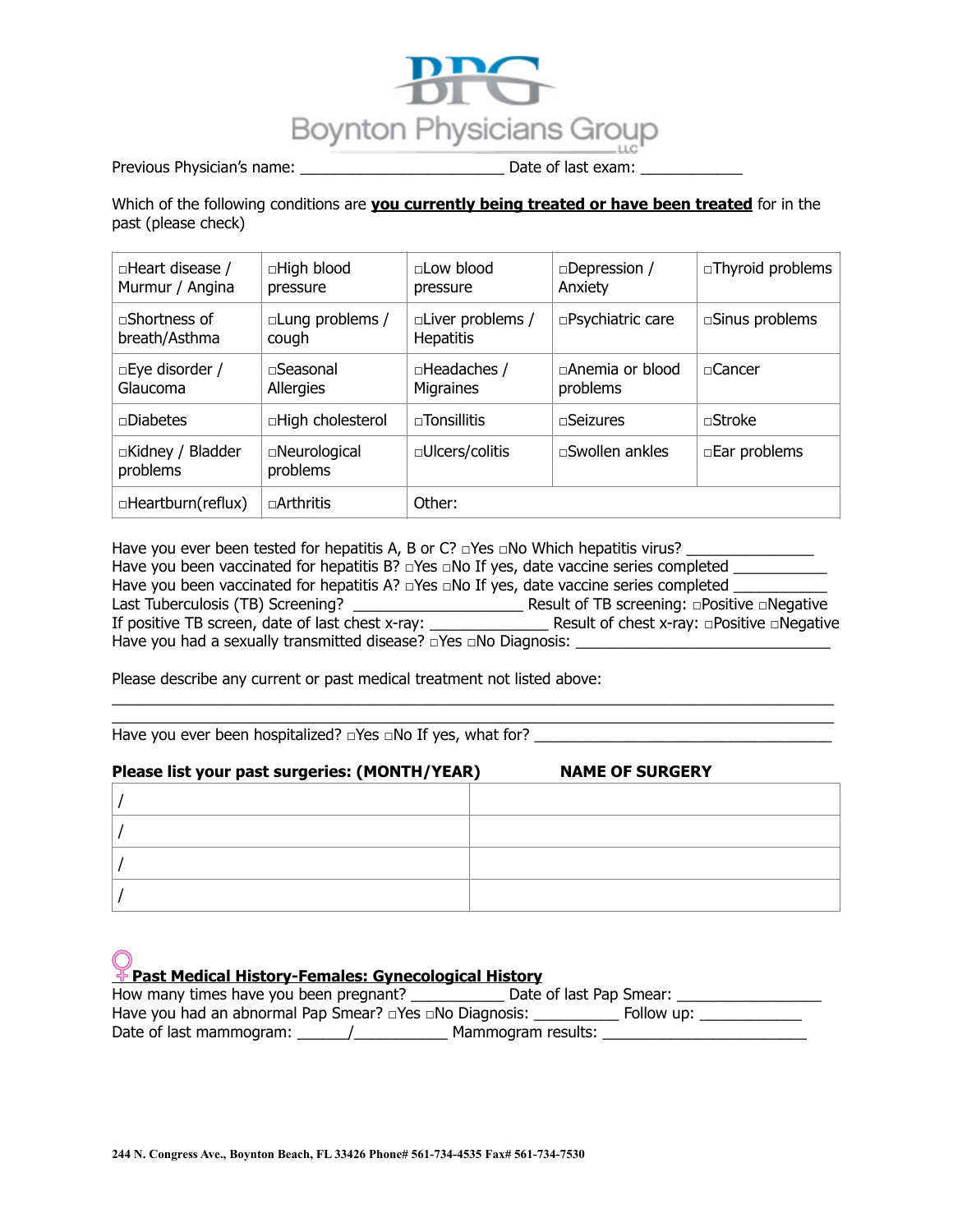

#### **Medications** Please list:

| <b>NAME</b> | <b>STRENGTH</b> | <b>DOSAGE</b> |
|-------------|-----------------|---------------|
|             |                 |               |
|             |                 |               |
|             |                 |               |
|             |                 |               |
|             |                 |               |

#### **Allergies**

Are you allergic to penicillin or any other drugs? □Yes □No Please list:

| <b>Medication</b> | <b>Reaction</b> |
|-------------------|-----------------|
|                   |                 |
|                   |                 |
|                   |                 |
|                   |                 |
|                   |                 |

#### **Social History**

| Influenza Vaccine    | $\Box$ Yes $\Box$ No | If yes, Date |
|----------------------|----------------------|--------------|
| Pneumonia Vaccine    | $\Box$ Yes $\Box$ No |              |
| Colorectal screening | $\Box$ Yes $\Box$ No |              |
| Mammogram            | $\Box$ Yes $\Box$ No |              |
| Echo                 | $\Box$ Yes $\Box$ No |              |
| <b>EKG</b>           | $\Box$ Yes $\Box$ No |              |
| Chest X-ray          | $\Box$ Yes $\Box$ No |              |

Do you exercise daily/weekly? □Yes □No

Do you currently smoke or chew tobacco? □Yes □No, Have you in the past? □Yes □No How many packs per day?

Do you drink alcohol, beer, or wine? □Yes □No, Have you in the past? □Yes □No

How many drinks per week?

Do you currently drink coffee and/or tea?  $\Box$ Yes  $\Box$ No if yes, how many cups per day?

Do you use seatbelts while driving? □Yes □No Do you wear a helmet while riding a bike? □Yes □No